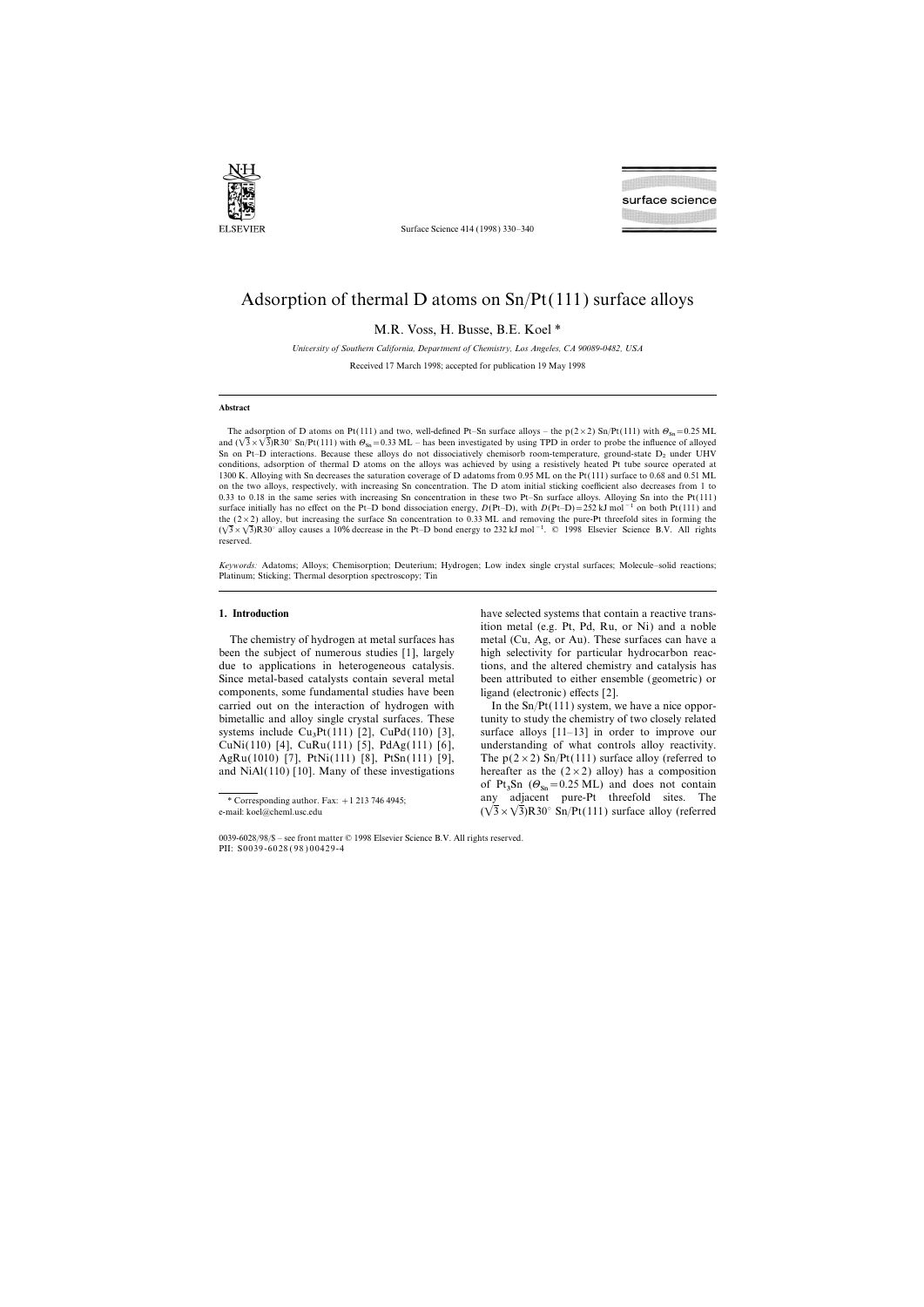to hereafter as the  $\sqrt{3}$  alloy) has a composition treatments, and annealing. Sample cleanliness was hydrogen on well-defined Pt–Sn surfaces. To this used to confirm that end we have investigated the adsorption and reaction for each experiment. end, we have investigated the adsorption and reac-<br>tion of a number of small alkanes [17-19] alkenes A Pt tube doser was constructed, based on the tion of a number of small alkanes [17–19], alkenes  $\overline{A}$  Pt tube doser was constructed, based on the tion of  $\overline{A}$  Pt  $\overline{C}$  and  $\overline{A}$  alkynes [24] and arenes [18] on these two design of Engel and Rieder [33] a [20–23], alkynes [24] and arenes [18] on these two design of Engel and Rieder [33] as a pyrolytic surface alloys under UHV conditions.

conversion reactions, and its interaction with Pt<br>surfaces has been studied extensively. The dissocia-<br>tive adsorption of H<sub>2</sub> on Pt(111) at 100 K occurs<br>with an initial dissociative sticking coefficient of<br>with an initia 0.05 [25,26] with an isosteric heat of adsorption<br>
or  $6.7\pm7$  kJ mol<sup>-1</sup> at low coverage [27]. Hydrogen<br>
or  $6.7\pm7$  kJ mol<sup>-1</sup> at low coverage [27]. Hydrogen<br>
adatoms on Pt(111) occupy h.c.p. threefold hollow<br>
sixter an

## **2. Experimental** tion [35].

level, stainless-steel UHV  $(P_0 \le 2 \times 10^{-10} \text{ Torr})$ chamber, which has been previously described doser. A liquid nitrogen cooled trap was used in [32]. Briefly, in this chamber, we can perform the gas inlet lines. Mass spectroscopy performed AES, XPS, and UPS using a double-pass CMA, in the UHV chamber showed no appreciable con-LEED, TPD with a UTI 100C QMS, and centration of impurities in the source gases. HREELS using a LK-2000 spectrometer. The end of the UTI mass spectrometer used for

purity) was cleaned by  $Ar^+$  ion sputtering, oxygen flux shield and outfitted with two high transpar-

of Pt<sub>2</sub>Sn ( $\Theta_{\text{Sn}} = 0.33$  ML) and does not have any verified by AES and LEED. Sn dosing was per-<br>nume Rt threafeld sites In addition Bt. Sn establists formed by resistively beginn a To boat containing pure-Pt threefold sites. In addition, Pt–Sn catalysts formed by resistively heating a Ta boat containing are used commercially for hydrocarbon reforming a pure Sn ingot. Formation of the Sn/Pt surface [14,15] and selective (de)hydrogenation [16], and alloys was carried out by deposition of a few so a surface science approach to this catalysis is monolayers of Sn and subsequent annealing, as<br>to explore the chemistry of hydrocarbons and described previously [11]. LEED and AES were to explore the chemistry of hydrocarbons and described previously [11]. LEED and AES were<br>hydrogen on well-defined Pt–Sn surfaces To this used to confirm that the alloys were correctly made

Hydrogen plays a key role in these hydrocarbon nent is a bent Pt tube (1 mm O.D., 0.8 mm I.D.)<br>nuversion reactions, and its interaction with Pt into which a hole of 0.1 mm diameter was mechanialso complement recent nyperthermal  $D_2$  molecu-<br>lar beam studies [30]. More detailed measurements<br>of hydrogen abstraction rates from these surfaces<br>by incident thermal  $D(H)$  atoms will be reported<br>experiments<br>was 1027°C designed thermal atom sources do not necessarily produce atoms in a Boltzmann energy distribu-

 $D_2$  (Cambridge Isotope Labs; 99.7%) and H<sub>2</sub><br>(Matheson; 99.99%) were introduced via a variable leak valve (Granville-Phillips) into the Pt tube in the UHV chamber showed no appreciable con-

The Pt(111) single crystal (Atomergic;  $3 N$  TPD measurements was capped by a stainless steel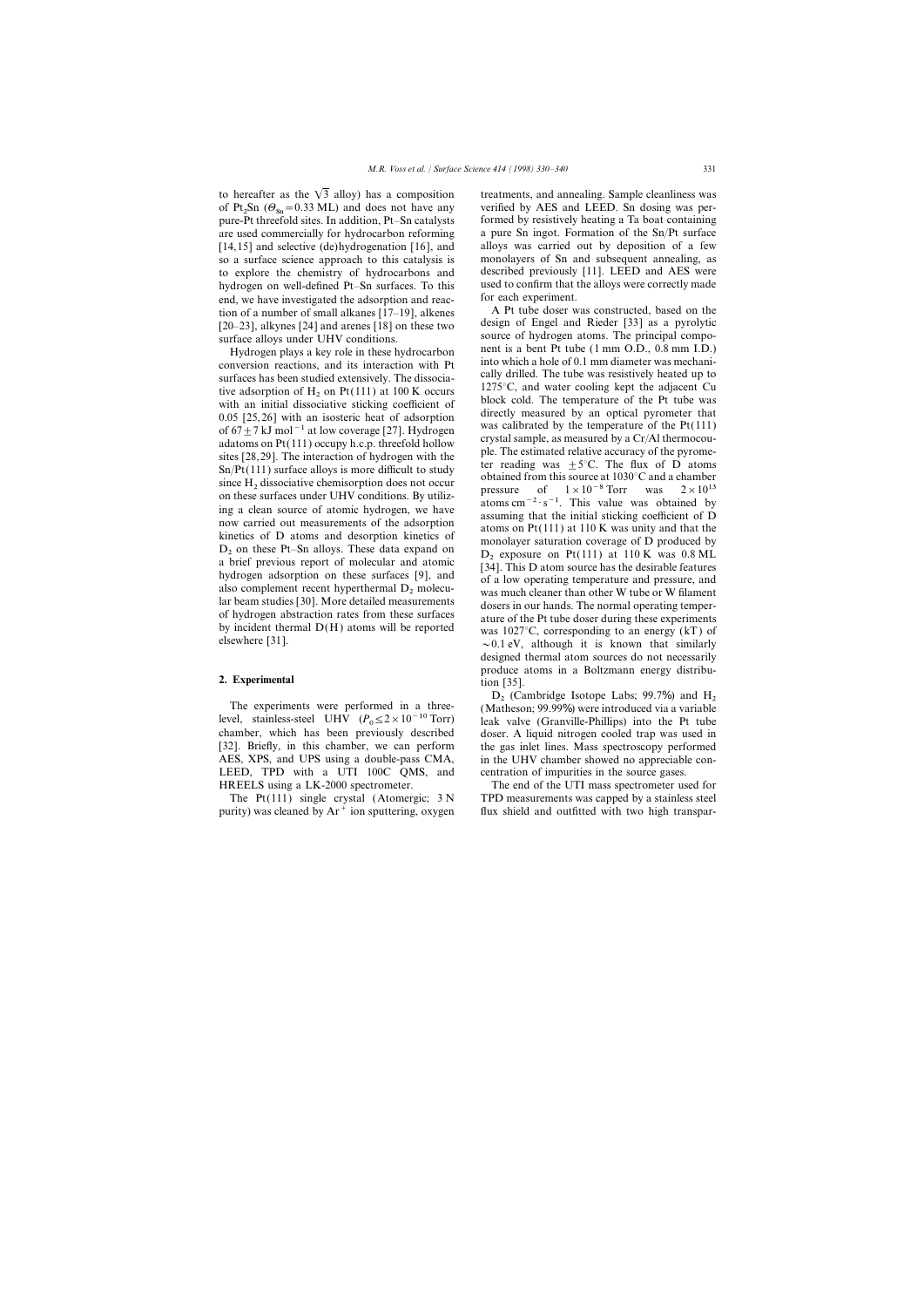ency nickel meshes to minimize electron emission  $(< 80 \text{ nA})$  from the ionizer during the experiment [36].

## **3. Results and discussion**

## *3.1. D*<sup>2</sup> *and D on Pt(111)*

The chemisorption of deuterium molecules and atoms on the clean  $Pt(111)$  surface at  $110 K$  was investigated by TPD. Desorption spectra of  $D_2$  for increasing exposures of both  $D_2$  and D atoms are shown in Figs. 1 and 2, respectively. A heating rate of  $2 K s^{-1}$  was used in all TPD spectra reported here. The  $D_2$  TPD spectra are independent of the method of forming the D adlayer. The small initial value of 0.05 [25,26] for the  $D_2$  dissociative sticking coefficient requires very large



Fig. 1.  $D_2$  TPD spectra after  $D_2$  adsorption on Pt(111) at 110 K.  $D_2$  exposures are from the cold (room temperature) Pt 110 K. D<sup>2</sup> exposures are from the cold (room temperature) Pt *3.2. D on the p(2*×*2) Sn*/*Pt(111) surface alloy* tube doser to give a background pressure of 10−<sup>8</sup> Torr: (a) 0 L, (b) 0.05 L, (c) 0.10 L, (d) 0.15 L, (e) 0.20 L, (f ) 0.40 L, (g) 0.70 L, (h) 1.00 L. Exposures at  $10^{-7}$  Torr: (i) 2.5 L, (j) 5 L, Several large exposures (up to 100 L) of D<sub>2</sub> were (k) 12.5 L, (l) 125 L, (m) 250 L.



Fig. 2.  $D_2$  TPD spectra after D atom exposures on Pt(111) at 110 K. Relative D atom exposures  $(T_{\text{Pt tube}} = 1300 \text{ K})$  as measured by the D<sub>2</sub> background gas at  $10^{-8}$  Torr: (a) 0 L, (b) 0.0 L, (c) 0.0 L, (c) 0.70 L 0.05 L, (c) 0.10 L, (d) 0.15 L, (e) 0.20 L, (f ) 0.40 L, (g) 0.70 L, (h) 1.00 L. Exposures at 10−7 Torr: (i) 2.5 L, ( j) 5 L, (k) 12.5 L,  $(1)$  25 L,  $(m)$  50 L.

exposures to reach saturation coverage. In both figures, desorption at low coverage occurs at a peak temperature  $(T_p)$  of 350 K, decreasing to<br>200 K approaching seturation Fallowing D atom 290 K approaching saturation. Following D atom adsorption, a shoulder near 270 K is observed at the highest coverages due to increasing lateral repulsive interactions. This behavior is consistent with previous data for H<sub>2</sub> and D<sub>2</sub> on Pt(111) [37]. Two other minor features are noticeable in Figs. 1 and 2. A broad high-temperature desorption feature at 450–500 K arises from defect sites, which amounts to 2% of the  $D<sub>2</sub>$  desorption area in these experiments. A small, low-temperature peak at 170 K appeared sometimes at high exposures because of small amounts  $( $0.1$  ML) of coads$ orbed  $D_2O$ .

made on the  $(2\times2)$  alloy. Consistent with that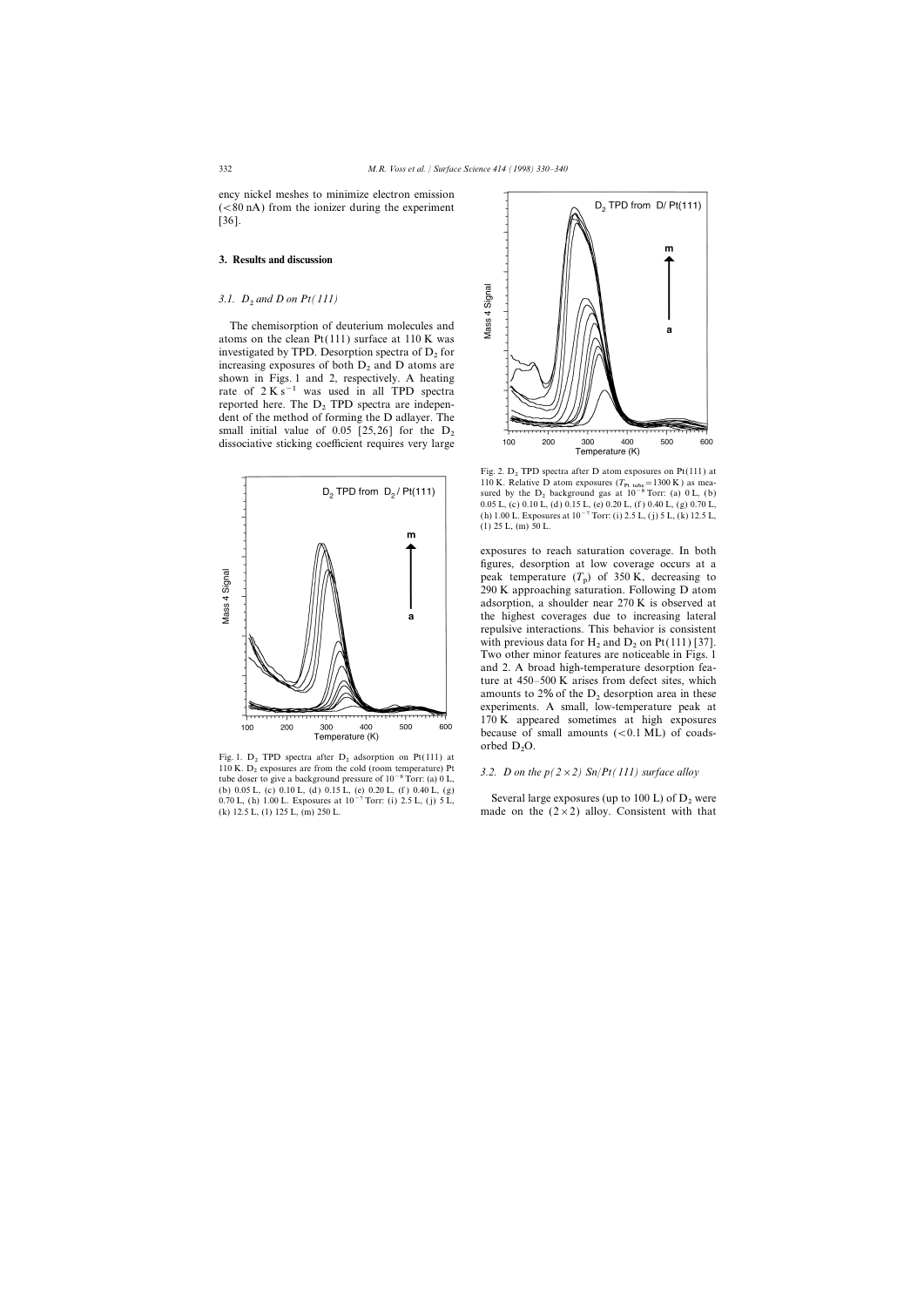previously reported [9], adsorption of  $D_2$  does not  $D_2O$  desorption only at  $T_p = 1$  occur on this surface.  $D_2$  thermal desorption observed  $D_2$  desorption peak. occur on this surface.  $D_2$  thermal desorption observed  $D_2$  desorption peak.<br>spectra following D atom exposures on the  $(2 \times 2)$  The  $D_2$  desorption spectra in Fig. 3 agree quite spectra following D atom exposures on the  $(2 \times 2)$  alloy are reported in Fig. 3. At low exposures of D atoms, desorption occurs at a peak temperature being the low-temperature  $D_2$  desorption in Fig. 3 of 371 K, decreasing to 336 K approaching satura at 200 K. It is possible that this represents a true tion coverage. A low-temperature peak also difference in the three experiments, and this state evolves at about 200 K at the highest coverages. is only populated at high coverages produced from The high-temperature peak can be assigned to an intense D atom source, but this feature may adsorption at threefold sites involving three Pt also arise from unalloyed Sn at the surface in our atoms. We ascribe the slightly higher  $T<sub>p</sub>$  to the experiment (vide infra). influence of an activation barrier to  $D_2$  adsorption<br>present on the Pt-Sn alloy but not on the Pt(111) surface. The low-temperature peak corresponds *alloy* either to the population of new Pt binding site, such as twofold Pt bridging or Pt atop sites, or to The  $\sqrt{3}$  alloy was prepared by the evaporation D adsorption at a site influenced directly by Sn, of additional Sn onto the  $(2 \times 2)$  alloy and anneaperhaps a threefold site with two Pt atoms and ling [11]. The TPD results for  $D_2$  desorption one Sn atom. This low-temperature peak in Fig. 3 following the adsorption of D atoms on the  $\sqrt{3}$ is clearly not a  $D_2O$  artifact because we observed



0.05 L, (b) 0.10 L, (c) 0.15 L, (d) 0.20 L, (e) 0.40 L, (f) 0.70 L, (b) 0.70 L, (i) 1.00 L. Exposures at 10<sup>-7</sup> Torr: (j) 1.3 L, (g) 1.00 L. Exposures at 10<sup>-7</sup> Torr: (j) 1.3 L, (g) 1.00 L. Exposures at 10<sup>-7</sup> Torr: (h) 1 Exposures at  $10^{-6}$  Torr: (k) 26 L, (1) 130 L.

O desorption only at  $T_p = 161$  K, well below the

well with those in Refs. [9,30], the only exception at 200 K. It is possible that this represents a true

# 3.3. D on the  $(\sqrt{3} \times \sqrt{3})R30^\circ$  *Sn*/*Pt(111) surface*

following the adsorption of D atoms on the  $\sqrt{3}$ alloy are shown in Fig. 4. Desorption at low initial



Fig. 4. D<sub>2</sub> TPD spectra after D adsorption on the  $(\sqrt{3} \times \sqrt{3})$ Fig. 3. D<sub>2</sub> TPD spectra after D adsorption on the p(2×2) R30° Sn/Pt(111) surface at 110 K. Exposures at 10<sup>-8</sup> Torr: (a) Sn/Pt(111) surface at 110 K. Exposures at 10<sup>-8</sup> Torr: (a) 0.10 L, (c) 0.05 L, (d) 0.10 L, (e) 0.15 0 L, (b) 0.01 L, (c) 0.05 L, (d) 0.10 L, (e) 0.15 L, (f) 0.20 L, (g) (k) 2.6 L, (l) 6.5 L, (m) 13 L, (n) 26 L. Exposures at 10<sup>-6</sup> Torr: (o) 65 L.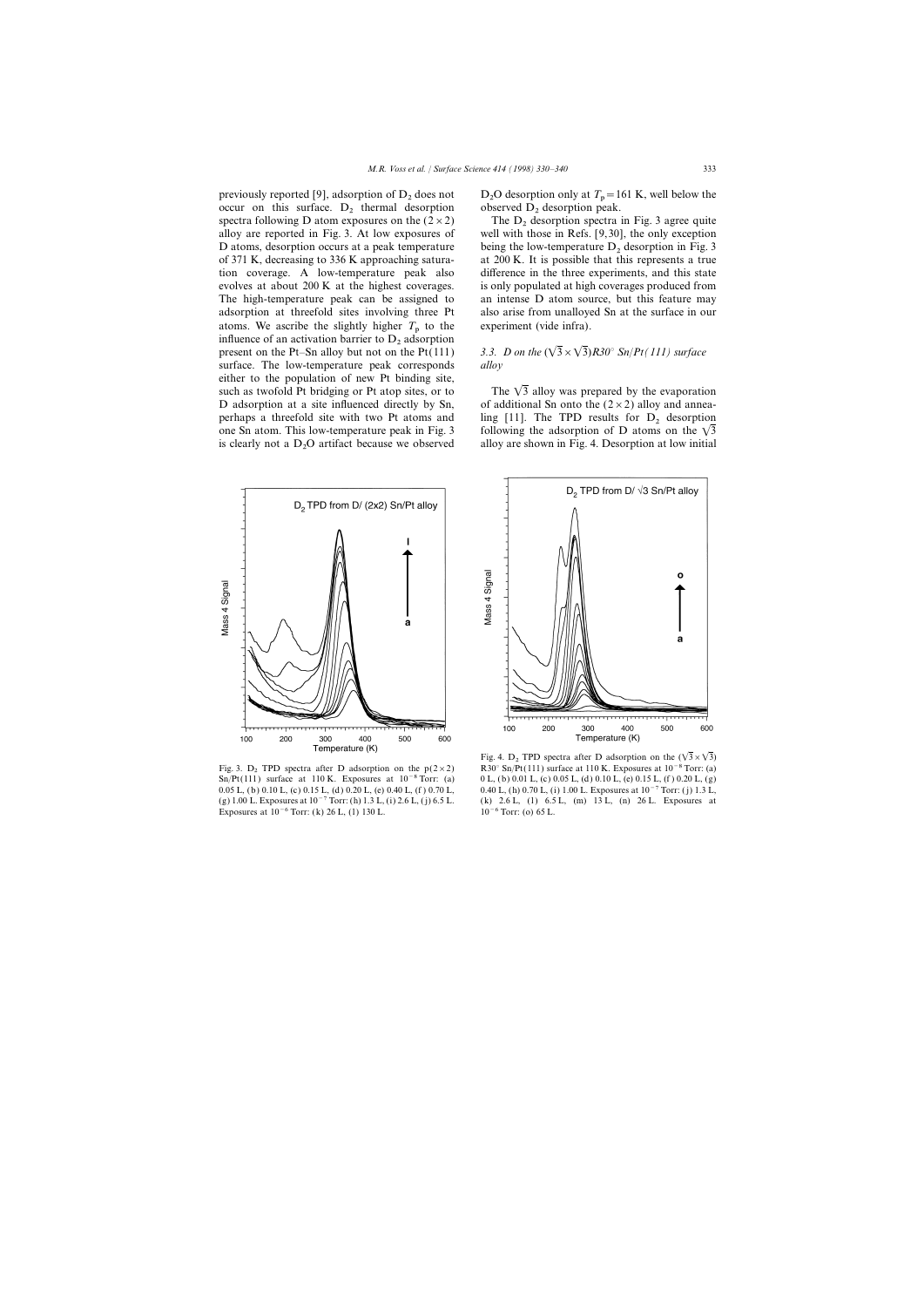coverage occurs at 308 K in a peak that shifts to 267 K with increasing coverage. Upon saturation of the first peak, a second peak at 232 K evolves at high exposures. (The tiny desorption near 160 K arises from  $D_2O$  coadsorption, and this peak coin-<br>aides, exectly, with  $D_2O$  decention, efter  $D_2O$ cides exactly with  $D_2O$  desorption after  $D_2O$ adsorption on this surface.) The  $\sqrt{3}$  alloy exhibits a marked difference in the surface-D interaction that is likely due to the absence of the favored threefold pure-Pt sites that are present on both Pt(111) and the  $(2 \times 2)$  alloy. The D atom coverage decreases from 0.95 ML on Pt(111) to 0.68 and 0.51 ML on the two alloys, respectively.

The spectra in Fig. 4 agree well with those in Ref. [30], but are different from those in a former report [9]. We believe that this indicates a better preparation of the  $\sqrt{3}$  alloy in the latter cases. Most notably, the high-temperature peak in Ref. [9] corresponds closely to  $H_2$  desorption from the  $(2 \times 2)$  Sn/Pt(111) surface, which indicates that a surface was formed with mixed domains of both (2 × 2) and  $\sqrt{3}$  alloys. Fig. 5. D<sub>2</sub> TPD spectra after exposures of D<sub>2</sub> (bottom curve)

deposition of Sn on the  $(2\times2)$  alloy surface at TPD peak area means that adsorbed D atoms are 300 K, followed by annealing to 500 K. The for the most part bonded to Sn atoms. In fact, average thickness of this film can be estimated to Sn–H bonds have been observed for a long time be 3 ML by AES, assuming a layer-by-layer growth in inorganic chemistry. Notably, the first bond mode of Sn for attenuating the Pt signal. Sn grows dissociation energy,  $D(Sn-H)$ , in stannane on Pt(111) between 140 and 400 K in an ordered (SnH<sub>4</sub>) is 307 kJ mol<sup>-1</sup> [40], which is larger than structure up to 0.6 ML, and then forms three-<br>the strength of the surface Pt–H bond on Pt(111) dimensional islands [11]. Islanding after comple- where *D*(Pt–H)=252 kJ mol−1 [37]. This means tion of the first 2 ML has also been observed at that D adsorption in the (2  $\times$  2) and  $\sqrt{3}$  alloys 300 K for Sn on Ni(111) [38] and Pd(111) [39]. might occur at mixed sites involving both Sn and We observed a  $c(4\times2)$  LEED pattern at low Sn Pt. However, Janin and coworkers [41] assert by coverages on the  $(2\times2)$  alloy after annealing to high-resolution core level electron spectroscopy 500 K, but a weak  $(2 \times 2)$  alloy pattern for thicker that atomic hydrogen bonds only to Pt atoms on Sn films, in agreement with Ref. [11]. the  $(\sqrt{3} \times \sqrt{3})R30^\circ$  Sn/Pt(111) alloy.

 $D_2$  TPD spectra following exposures of D and <sup>D</sup><sup>2</sup> on the Sn overlayer at 110 K are shown in *3.5. D adsorption kinetics* Fig. 5. No molecular chemisorption occurs on the Sn film, as shown in the curve following  $5 L D_2$  Using the  $D_2$  TPD data from Figs. 2–4, we can exposure. Adsorption occurs from 3 L exposure of explore the adsorption kinetics of incident thermal  $D_2$  desorption profile with peaks near 233 and alloys at 110 K. Fig. 6 shows the initial uptake of



and D atoms (top curve) on a thin S film at 110 K.

*3.4. D on a Sn film* 376 K. The disorder in the deposited Sn film could contribute to the large width of the desorption A Sn overlayer was prepared by evaporative feature. The large D coverage indicated by the the strength of the surface Pt–H bond on Pt $(111)$ 

explore the adsorption kinetics of incident thermal D atoms, and subsequent TPD shows a broad D atoms on Pt(111) and the two Pt–Sn surface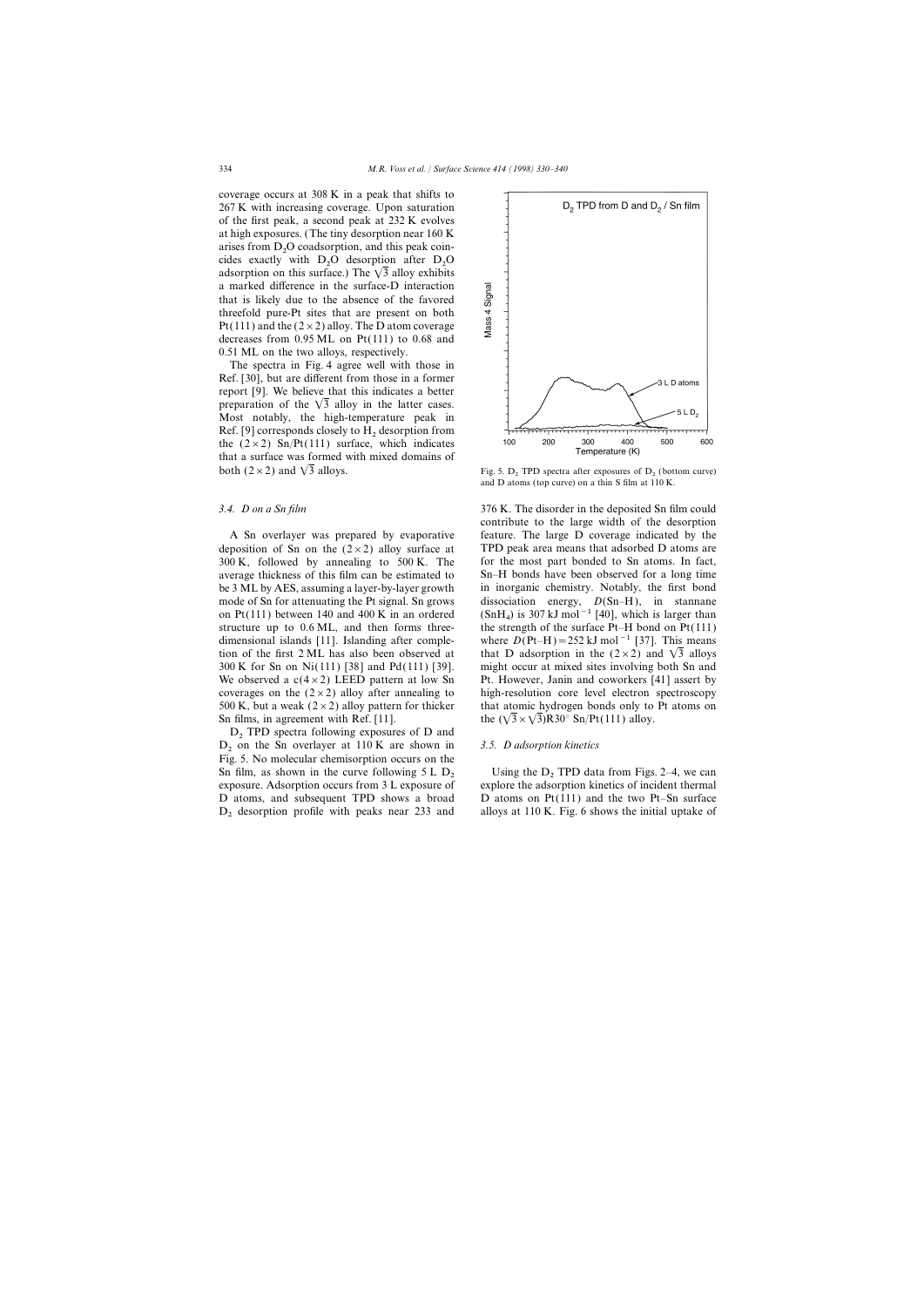

a straight line to the low coverage data for  $\theta_{\rm D}$  > 0.05 ML.

integrated  $D_2$  TPD spectra obtained at low cover-<br>ages. An absolute coverage scale can be determined Fig. 7 contains the complete uptake plots showages. An absolute coverage scale can be determined by normalizing to  $\theta_{\text{D}}$  = 0.8 ML [37] for a saturabackground contamination. The respectively.

clean Pt(111) surface, and decreases with increas- coefficient and saturation coverage is quantified in ing alloyed Sn concentration. On the alloys, since Fig. 8. Based on the results of Ref. [41] discussed no  $D_2$  dissociative sticking occurs, the D atom sticking coefficient can be evaluated directly and at near zero coverage. However, a correction must<br>be made to the D/Pt(111) curve from  $D_2$  adsorp-<br>tion because the efficiency of the D atom source is<br>surface much less than unity. Also, our dosing procedure was to establish a steady-state  $D_2$  gas pressure prior to moving the sample into line-of-sight of the D atom source, which allowed some  $D_2$  adsorp-

tion from the background on Pt(111) prior to D atom dosing. Therefore, the data for D atom uptake on Pt(111) were corrected (isosterically) for the adsoprtion of  $D_2$  by using the  $D_2$  molecular uptake curve obtained via the unheated D atom source (shown also in Fig. 6).

The initial sticking coefficients for incident D atoms were obtained by a linear least-squares fit to the data points at the lowest three or four exposures that produced coverages above 0.02 ML (in order to reduce defect contributions). These fits are shown as solid lines in Fig. 6. The relative initial sticking coefficients decrease in a ratio of 1:0.33:0.18, comparing Pt(111) to the  $(2 \times 2)$  and  $\sqrt{3}$  alloys, respectively. Assuming that the initial sticking coefficient for D atoms on Pt(111) at 110 K is unity leads to values for the D sticking coefficient on the two alloy surfaces of 0.33 and 0.18, as summarized in Table 1. One final observation is that the D atom uptake curves on all three surfaces are curved over most of the coverage Fig. 6. Adsorbed D uptake curve from integrating the  $D_2$  TPD<br>in the low coverage range. Values for the initial sticking coeffi-<br>cients  $S_0$  of D atoms on each surface were obtained by fitting state is not very importan kinetics or that there is a significant rate of D atom abstraction occurring from the surface at high coverages. In a separate paper, we will address D atoms for the three surfaces derived from the the D atom abstraction kinetics from the two alloy

ing D atom exposures up to saturation coverages tion D coverage on Pt(111) obtained in our cham- on all three surfaces. The solid curves are given as ber from a 50 L  $D_2$  exposure via a microcapillary a guide to the eye only. The saturation coverage array doser. This dosing technique yielded a larger of  $D$  atoms depends on the concentration of  $S$ n of D atoms depends on the concentration of Sn value of  $\Theta_{\rm D}$  than in Fig. 1 because of the higher alloyed in the surface, decreasing from 0.95 ML doser enhancement factor and reduced effects from on Pt(111) to 0.68 and 0.51 ML on the two alloys, on  $Pt(111)$  to 0.68 and 0.51 ML on the two alloys,

D atom adsorption occurs most readily on the The influence of Sn on the D atom initial sticking

| Surface                    | $S_0$        |  |
|----------------------------|--------------|--|
| Pt(111)                    | $=1$         |  |
| $(2 \times 2)$ Sn/Pt alloy | $0.33 + 0.1$ |  |
| $\sqrt{3}$ Sn/Pt alloy     | $0.18 + 0.1$ |  |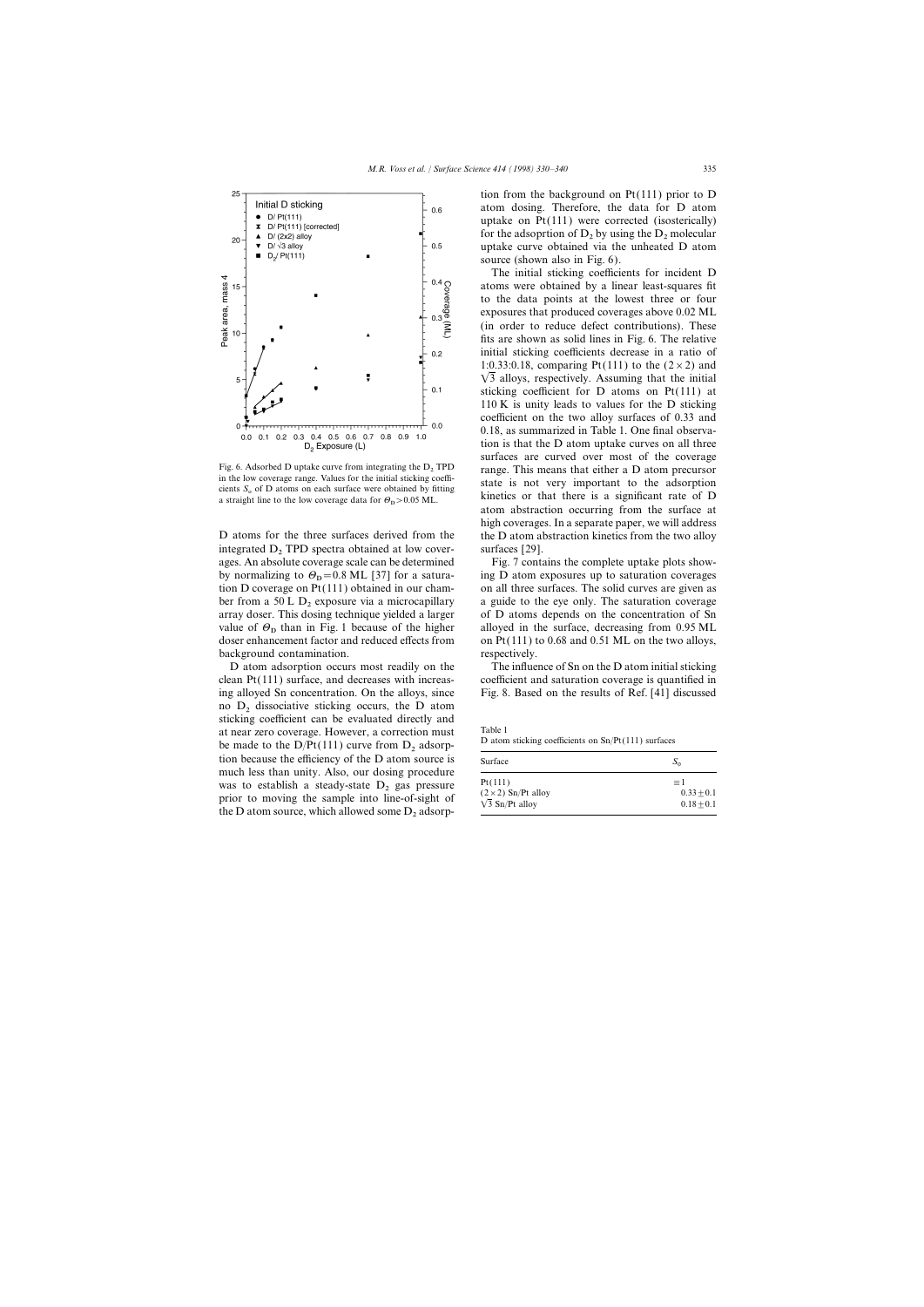

Fig. 7. Adsorbed D uptake curves over the full coverage range, showing the saturation coverages of adsorbed D on the three surfaces. As a reference, the adsorbed D uptake curve (dashed line) from  $D_2$  exposures on Pt(111) at 110 K is also shown.

saturation coverage of D adatoms on the alloys of adsorbed D,  $\Theta_{\rm D}^{\rm sat}$ . can be interpreted as due to a site-blocking effect by Sn. The solid curves shown in both panels are fits to the data for a function of the form  $(1-a\Theta_{\text{sn}})$ , which is expected for Langmuirian involving sites. One of these sites might be directly adsorption requiring a single site and each Sn involving Sn since D<sub>2</sub> desorption from a Sn film atom blocking *a* si sites, than it does on the adsorption sites, blocking these sites nearly 1:1.

A useful comparison of the D<sub>2</sub> TPD curves at *3.6. D<sub>2</sub> desorption kinetics and energetics* saturation D coverage for all of the surfaces that we investigated is given in Fig. 9. Forming either Some work beyond the TPD spectra presented D adsorption are clearly different. Even though



Fig. 8. Influence of alloyed Sn surface atoms on the uptake above, the lower initial sticking coefficient and  $\frac{\text{kinetics for incident D atoms compared to values on Pt(111).}}{\text{Top: initial sticking coefficient, } S_0$ . Bottom: saturation coverage

effect on the sticking coefficient, blocking  $\sim 2.5$  no evidence for this in the studies of Janin and sites than it does on the adsorption sites blocking coworkers [41].

alloy completely eliminates  $D_2$  adsorption, and here eventually needs to be carried out, such as thus the ensembles needed for  $D_2$  dissociation and heating-rate variation TPD studies or isothermal heating-rate variation TPD studies or isothermal desorption studies, in order to understand the alloying Sn to form the  $(2\times2)$  alloy decreases the desorption kinetics better. However, we can make saturation D coverage, surprisingly, the  $D_2$  TPD some reasonable estimates of the desorption activa-<br>peak on the  $(2 \times 2)$  alloy does not shift appreciably tion energies ( $E_{des}$ ) based on our spectra. We used peak on the ( $2 \times 2$ ) alloy does not shift appreciably tion energies ( $E_{\text{des}}$ ) based on our spectra. We used from the low coverage peaks on Pt(111), and in the method of Falconer and Madix [42] to deterthe method of Falconer and Madix [42] to deterfact  $T_p$  increases compared to Pt(111) at saturation mine values of  $E_{\text{des}}$ , and furthermore checked that coverage. D<sub>2</sub> desorption from the  $\sqrt{3}$  alloy occurs these values could be used to reproduce our meacoverage. D<sub>2</sub> desorption from the  $\sqrt{3}$  alloy occurs these values could be used to reproduce our mea-<br>in two sharp peaks probably due to two distinct sured TPD spectra by computer simulation using sured TPD spectra by computer simulation using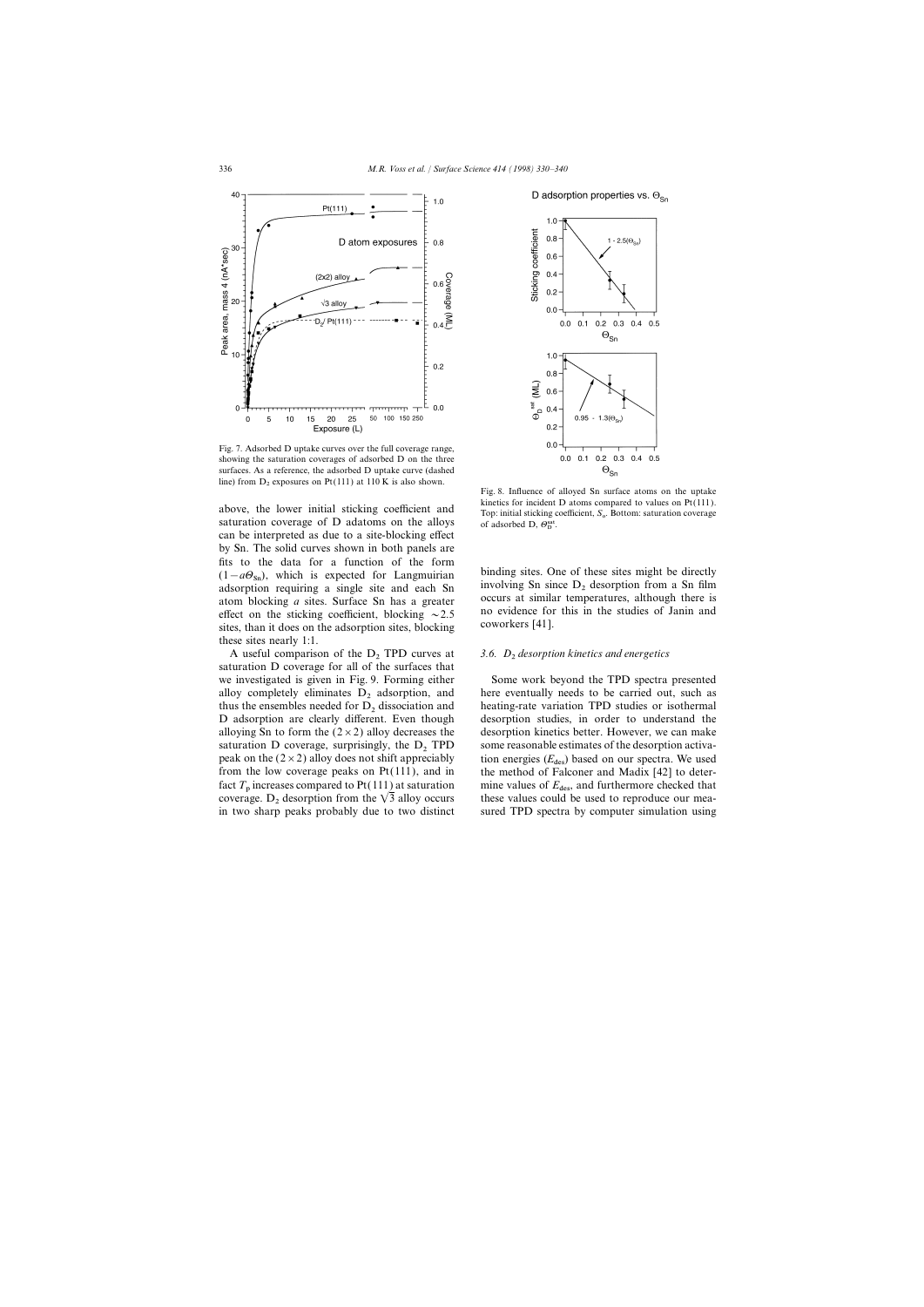Saturation coverages of D on Pt, Pt-Sn, and Sn surfaces



Fig. 9. Comparison of the D<sub>2</sub> TPD spectra obtained for satura-<br> **Example 19 TPD** spectra obtained for satura-<br> **Example 19 TPD** spectra obtained by incident D atoms<br>
Using a simple two-dimensional potential m

$$
\frac{-d\theta}{dt} = v\theta^n \exp\left(\frac{-E_{\text{des}}}{RT}\right).
$$
 (1)

coverage, and isothermal plots of  $log(d\theta/dt)$  versus alloy. We utilize these values to calculate the values log  $\theta$  were generated using each set of  $D_2$  desorp-<br>tion spectra for a given substrate in the coverage<br>Some of the thermochemistry deduced herein is tion spectra for a given substrate in the coverage regime of  $\theta_{\rm p}$  < 0.4 ML. The slopes of these isotherms give the order of desorption,  $n$ , which we found to be second order. Secondly, isosteres were Table 2<br>derived from the isotherms and plotted as Thermodynamics of D adsorption on Sn/Pt(111) surfaces derived from the isotherms and plotted as  $\log(d\theta/dt)$  versus 1/*T*. The slopes of the isosteres  $(kJ \text{ mol}^{-1})$ yield  $E_{\text{des}}$  at a given coverage. On Pt(111), the coverage dependence of  $E_{\text{des}}$  for the coverage dependence of  $E_{\text{des}}$  for  $\overline{P_{\text{t}}(111)}$  68  $\approx 0$  68 252<br>0.5  $\lt \theta_{\text{D}} \lt 0.3$  ML is reasonably represented by  $\overline{P_{\text{t}}(111)}$  68  $\approx 0$  68 252  $E_{\text{des}} = 68 - 10\Theta_{\text{D}}$  kJ mol<sup>−1</sup>. Such a decrease in  $E_{\text{des}} = 68 - 10\Theta_{\text{D}}$  kJ mol<sup>−1</sup>. Such a decrease in  $\sqrt{3}$  Sn/Pt alloy 69  $\approx 0$  69 253  $E_{\text{des}}$  with increasing coverage can be attributed

to weak repulsive interactions in the D adlayer. On the  $(2 \times 2)$  and  $\sqrt{3}$  alloy, the functions  $E_{\text{des}} = (69-2 \theta_{\text{D}}) \text{ kJ} \text{ mol}^{-1} \text{ and } E_{\text{des}} = (55-2\theta_{\text{D}})$  $E_{\text{des}} = (55 - 20)$  kJ mol and  $E_{\text{des}} = (55 - 20)$ <br>kJ mol<sup>-1</sup>, respectively, were consistent with the data. The results for  $E_{\text{des}}$  at  $\theta_{\text{D}} = 0$  using these expressions are reported in Table 2. We estimate that the error in these values is less than  $+7$  kJ mol<sup>-1</sup>.

As a check on these values of  $E_{\text{des}}$ , the measured  $D_2$  TPD spectra (after smoothing and correcting for baseline linearity) were simulated by using *n*= 2 and the above functions for  $E_{des}$  in Eq. (1). We varied the value of the preexponential factor  $(v)$ to match the experimental data, as shown in Fig. 10. Good fits for all three Pt-containing surfaces were obtained by using  $v=10^{-5}$  cm<sup>2</sup> (atom · s<sup>-1</sup>). A wide range of values from  $3 \times 10^4$  [45] to  $10^{-2}$  [46] to  $3 \times 10^{-9}$  [37] have been reported previously for  $D<sub>2</sub>$  desorption from Pt(111), and Madix and coworkers have used transition-state theory to ascribe low values of  $\nu$  on platinum surfaces to strong adsorbate–substrate phonon coupling [47]. Attempts by us to use higher or lower values of  $\nu$  caused the peak widths of the simulated peaks to deviate from the

Using a simple two-dimensional potential model on several surfaces at 110 K. for the description of the Pt–D interaction, the Pt–D bond dissociation energy, *D*(Pt–D), can be the Polanyi–Wigner equation [43,44] determined from  $E_{\text{des}}$  once the activation energy the Polanyi–Wigner equation [43,44] <sup>\*</sup>a) is known, as shown in Fig. 11. Recent hyperthermal molecular beam results by Samson et al. [30] estimate values of  $E_a^*$  approaching zero on Pt(111) and the  $(2 \times 2)$ <br>cllass at 200 K and  $27$  kI mal<sup>-1</sup> and the  $\sqrt{2}$ The TPD spectra were normalized with respect to alloy at 300 K, and ~27 kJ mol<sup>-1</sup> on the  $\sqrt{3}$ 

plotted as a function of surface Sn concentration

| $E_{\text{des}}$ | $E_{\rm a}^*$ [30] | $E_{ads}$ | $D(Pt-D)$ |  |
|------------------|--------------------|-----------|-----------|--|
| 68               | $\approx 0$        | 68        | 252       |  |
| 69               | $\approx 0$        | 69        | 253       |  |
| 55               | $\approx$ 27       | 28        | 232       |  |
|                  |                    |           |           |  |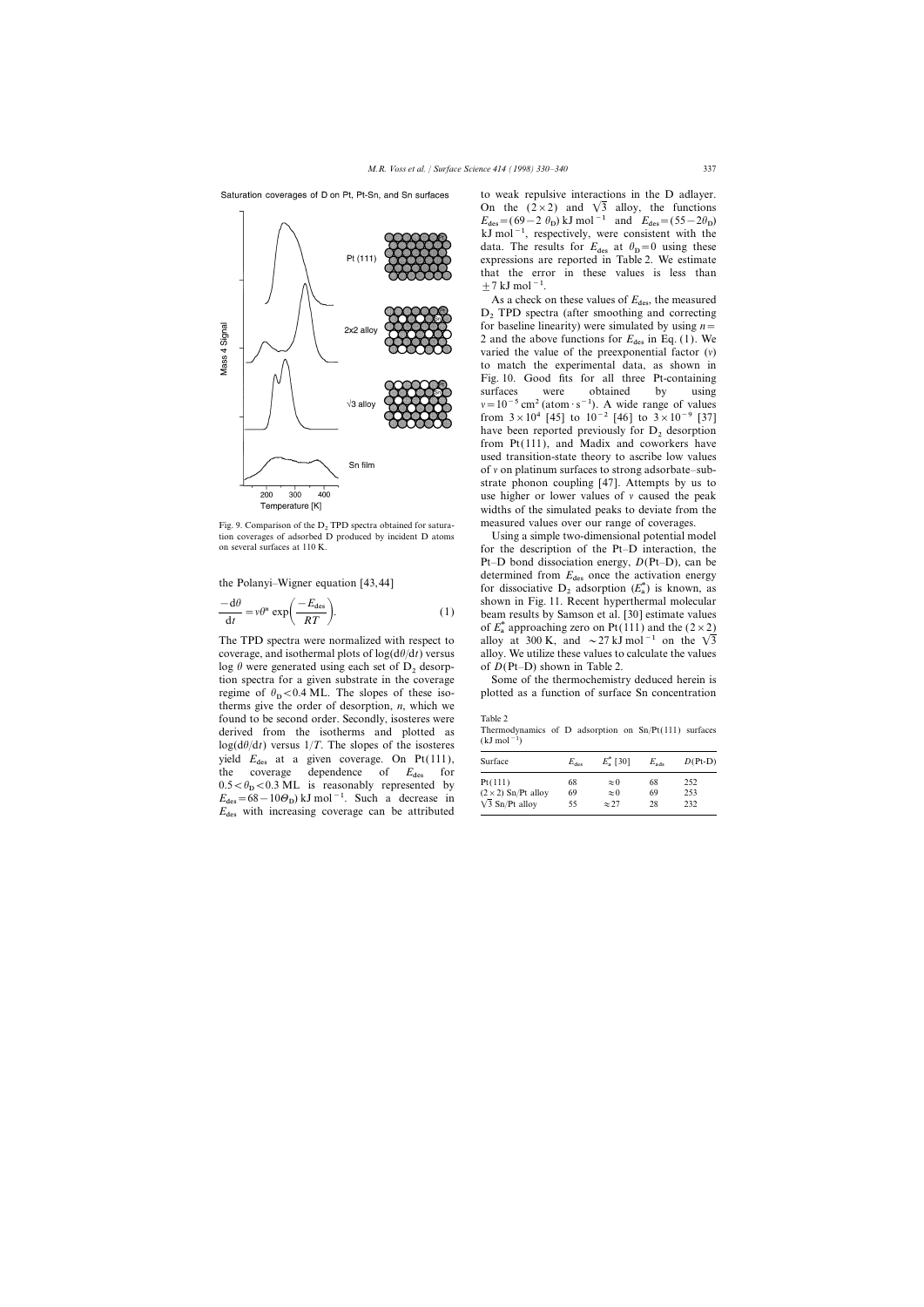

Fig. 10. Experimental (top) and simulated (bottom) TPD spectra for  $D<sub>2</sub>$  desorption. Simulation were performed using Eq. (1) with  $n=2$ .



 $E_{\text{des}}$  (D<sub>2</sub>) first increases slightly from Pt(111) to the  $(2\times 2)$  alloy and then decreases sharply on

the  $\sqrt{3}$  alloy. As shown in the bottom panel, the Pt–D bond strength remains constant at ~252 kJ mol<sup>-1</sup> on the Pt(111) and  $2 \times 2$  alloy surfaces, with the small increase in  $E_{\text{des}}$  arising from a small increase in  $E^*$  on this surface. There is a drop in  $E_{\text{des}}$  to 232 kJ mol<sup>-1</sup> on the  $\sqrt{3}$  alloy, due to a decrease in *D*(Pt–D). We propose that it is the loss of pure Pt threefold hollow sites that accounts for this decrease in  $E_{\text{des}}(\mathbf{D}_2)$  between the  $2 \times 2$  and  $\sqrt{3}$  alloys. Such data on the Pt–H(D) bond strength are crucially needed for the construction of thermochemical diagrams [48,49] for hydrocarbon conversions reactions on these alloy surfaces.

These results evaluating the energies of the Pt–D bond on the three surfaces are expected to be useful in explaining reactivity and selectivity for Fig. 11. Two-dimensional potential energy curves for dissocia- hydrocarbon reactions with Pt–Sn catalysts [14– tive D<sub>2</sub> chemisorption on Pt(111) and the two ordered sur-<br>face alloys.<br>on the  $(2 \times 2)$  alloy that may be formed by spillover on the ( $2 \times 2$ ) alloy that may be formed by spillover or dehydrogenation reactions is longer than on a in the alloys in Fig. 12. In the top panel, pure  $Pt(111)$  surface because of a small increase in the  $D_2$  desorption temperature on this alloy.<br>Our results are also consistent with previous expla-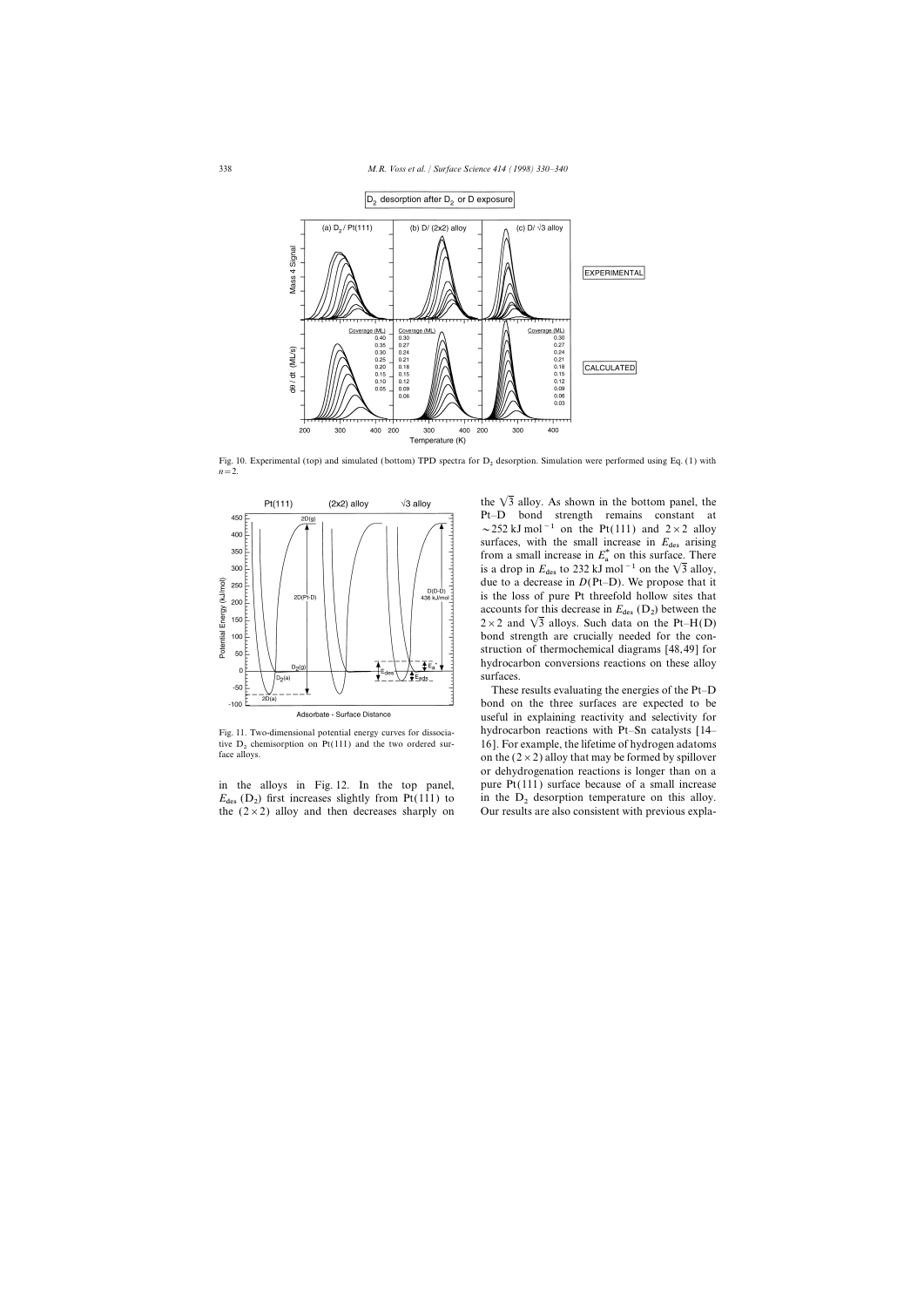## D desorption properties vs.  $\Theta_{\scriptstyle\mathsf{S}n}$



Fig. 12. Influence of alloyed Sn surface atoms on the  $D<sub>2</sub>$  desorption energetics (top curve) and Pt–D bond strength (bottom curve) compared to values on Pt(111). **Acknowledgements** 

## **4. Conclusion**

We measured the adsorption kinetics of incident thermal D atoms on  $\Pr(111)$  and two  $\Pr$ -Sn [1] K. Christmann, Surf. Sci. Rep. 9 (1988) 1.<br>
surface alloys prepared by alloying Sn on  $\Pr(111)$  [2] U. Schneider, H. Busse, R. Linke, G.R. Castro, K.<br>
to form the  $p(2\times2)$  $R30^\circ$  Sn/Pt(111) structures. D atom exposures on Sci. 325 (1995) 57. Pt(111) at 110 K lead to a D coverage of [4] K.Y. Yu, D.T. Ling, W.E. Spicer, J. Catal. 44 (1976) 373.<br>  $\Theta \approx 0.95 \text{ MI}$  Alloying Sn with Pt(111) to form [5] H. Shimizu, K. Christmann, G. Ertl, J. Catal. 61 (1980)  $\Theta_{\rm D}$  ~ 0.95 ML. Alloying Sn with Pt(111) to form [5] H. these two alloys reduces the uptake of D on the  $\begin{array}{c} \text{412.} \\ \text{61 A. Noordermeer, G.A. Kok, B.E. Nieuwenhuys, Surf. Sci.} \\ \text{465 (1986) 375.} \\ \text{467 D atoms is reduced linearly by } (1-2.5\Theta_{\text{sn}}), \text{471 P. Lenz, K. Christiann, J. Catal. 139 (1993) 611.} \end{array}$ dent D atoms is reduced linearly by  $(1-2.5\Theta_{\text{Sn}})$ ,

and the saturation coverage  $\Theta_{\text{D}}^{\text{sat}}$  is reduced by  $(1-1.3\Theta_{\text{Sn}})$  compared to the Pt(111) surface.

Alloying Sn on Pt(111) to form these surface alloys completely stops dissociative chemisorption of  $D_2$  under UHV conditions. This is a kinetic effect because D adatoms can be readily formed from atomic  $D$  exposures.  $D<sub>2</sub>$  desorption, for  $\Theta_{\rm p}$  ~ 0.3 ML, is characterized by desorption activa-<br>tion aparaise of  $F = 68, 60,$  and 55 kJ mal  $^{-1}$  for tion energies of  $E_{des}=68$ , 69 and 55 kJ mol<sup>-1</sup> for Pt(111) and the  $(2 \times 2)$  and  $\sqrt{3}$  surface alloys, respectively. Interestingly, the lifetime of D adatoms, once formed, on the  $(2 \times 2)$  alloy is longer than on Pt(111) because of a small increase in the  $D_2$  desorption temperature on this alloy. However, there is a decrease in the  $D_2$  desorption temperature on the  $\sqrt{3}$  alloy, and a concomitant decrease in the lifetime of D adatoms because of weakened Pt–D bonding on this surface. We calculate that  $D(Pt-D)=252, 253,$  and 232 kJ mol<sup>-1</sup> on Pt(111) and the ( $2 \times 2$ ) and  $\sqrt{3}$  surface alloys, respectively. We attribute this weakening to the loss of pure-Pt threefold hollow sites on the  $\sqrt{3}$  alloy.

We thank J. Küppers and J. Wintterlin for<br>tion of ethylene on Sn/Pt alloys [22]. It was<br>concluded that there was an increase in the activa-<br>tion energy for breaking C–H bonds upon alloying<br>with Sn, which was partially ascr with Sn, which was partially ascribed to a decrease<br>in the Army Research Office and the Division of<br>in the heat of adsorption of hydrogen. This effect<br>is most pronounced on the  $\sqrt{3}$  alloy.<br>US Department of Energy.

## **References**

- 
- 
- 
- 
- 
- 165 (1986) 375.
-